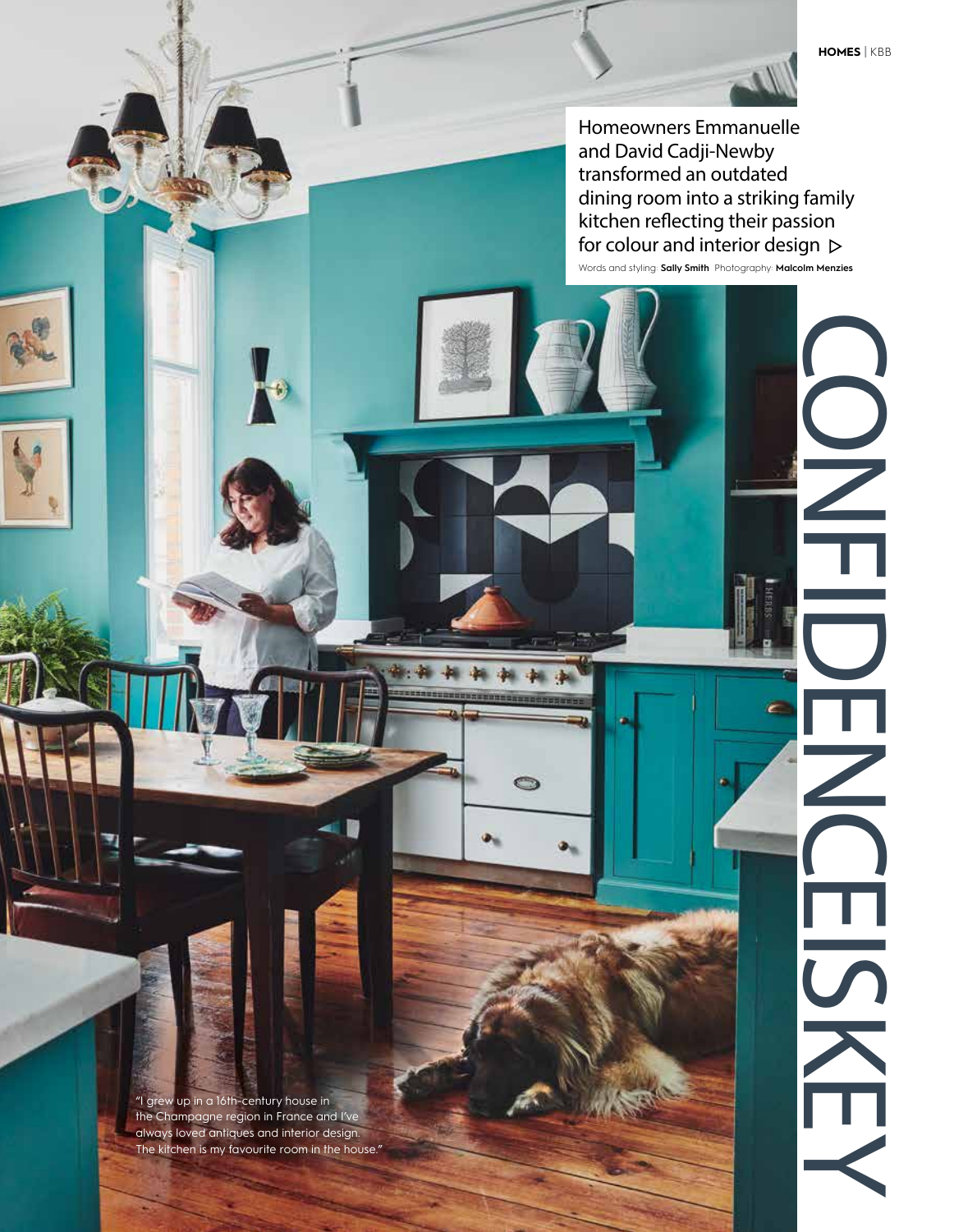ith strict instructions to stay away  $\emph{bm}$  Emmanuelle Cadji-Newby's vourite colour – pink – due to its  $b$ undance elsewhere in the property, e bold teal of Fired Earth's South  $\mathsf{k}$ ank was the shade of choice for this kitchen renovation. And with the added confidence instilled through hiring interior designer Sophie van Winden, Emmanuelle and husband David went bold. The couple moved into the Edwardian semi-detached house in quiet, leafy Upminster in 2012, along with their son Elias, now 11, and their Leonberger dog Cagney, to find a more leisurely lifestyle. There was a lot to do in their new property: all the ceilings were falling in, the walls needed re-plastering, and every room had to be modernised. Finally, five years after moving in, it was the kitchen's turn. Here, Emmanuelle explains how the striking design came together… The trial instructions to stay away for the proper interaction of the probable conformed the book book of the book of the book of the book of the book of the should the couple moved into the download Sophievan Winden, Emma

While we rewired and replaced the lead pipes throughout the entire house when we moved in, because we were converting the dining room into a kitchen, we had to redo the standard fixes for plumbing and electrics – which was, thankfully, relatively straightforward. We initially thought of having one run of units along the back wall, with a freestanding dresser for a more traditional look. But planning the design with Sophie, we decided this was going to be too small and limit storage. Instead, we agreed to take the fireplace out – an ideal spot for the range cooker – and went for a U-shaped layout with cabinetry from Devol instead. Floor-to-ceiling larder cupboards give me the extra storage needed for all the crockery we don't use on a daily basis. They also house the freezer, with the fridge placed to the side.

#### **What was your vision for the new kitchen?**

"We decided to put the units in what was originally the dining room because it's a beautiful space, complete with original features, and has a great view of the garden. It also fitted with our idea of a warm and friendly living space where we could socialise with family and friends, instead of a room that looked too much like a kitchen. Most importantly, it had to have a unique design with a wow factor.

## **Why did you choose to work with an interior designer?**

I needed someone to give me the confidence to go for design decisions I wouldn't have made on my own. I found Sophie, co-founder of Owl Design, online and was impressed with her reviews. I knew after our first meeting we were on the same wavelength. It was great working with a designer who was able to interpret my ideas and make them even better than I could have imagined. Sophie suggested painting the cupboards and the walls the same colour – genius!

#### **How did you come up with the layout?**

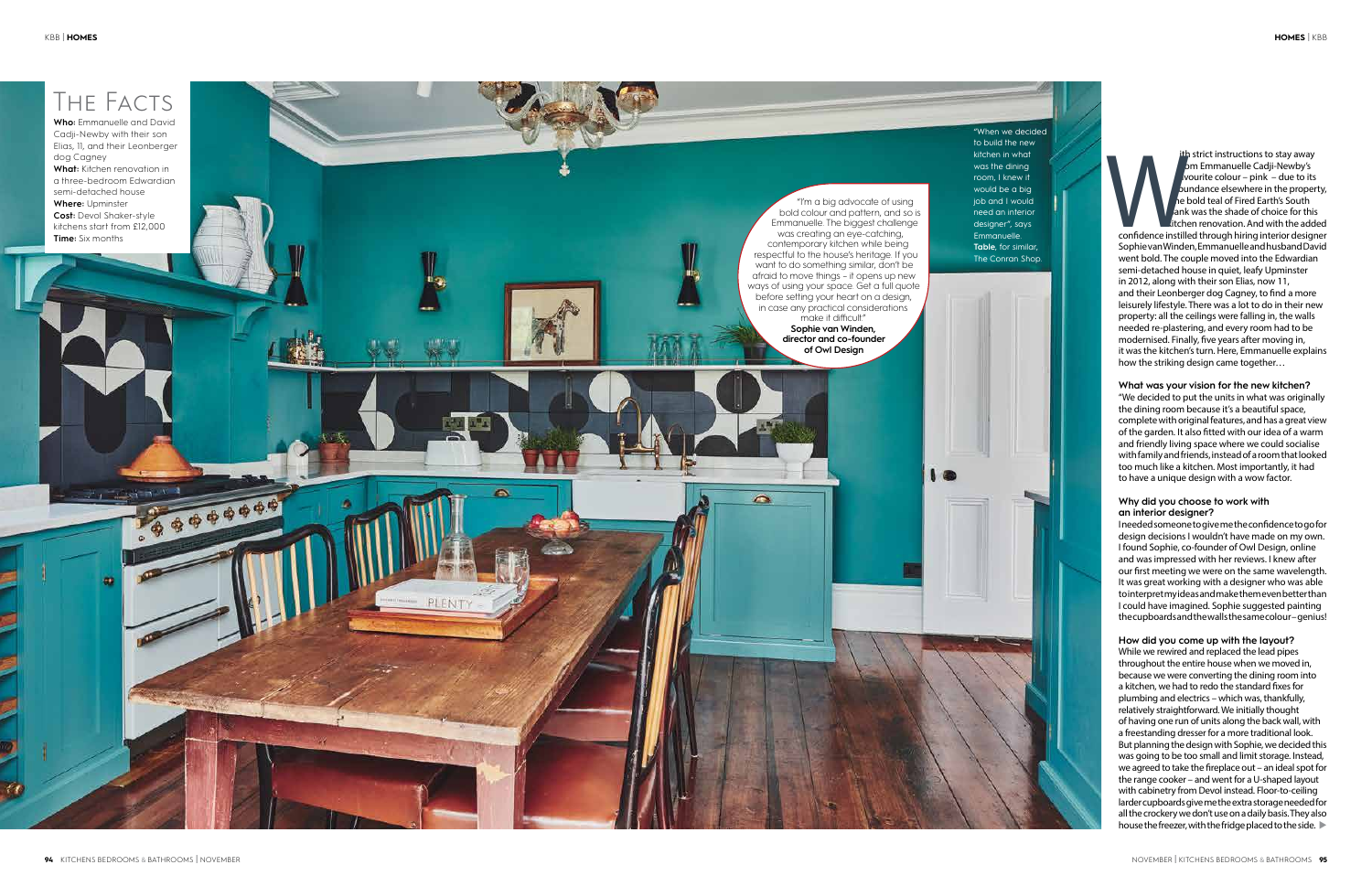# DESIGN **EDIT**



**1** Canton intelligent matt emulsion, £48.50 for 2.5 litres, Little Greene. **littlegreene.com 2** Tom Dixon Beat wall light in black, £325, Nest. **nest.co.uk 3** Amtico Form Barrel Oak Trestle flooring, £125 per 3.25 sq m pack, Amtico. **amtico.com 4** Cubist tile in green, £9.07 per tile, Bert & May. **bertandmay.com 5** Rangemaster Elise 110 dual fuel range cooker in cream, £2279, John Lewis. **johnlewis.com**

# **What about the other appliances?**

After some deliberating, we decided a classic range cooker would be more in keeping with the house's character and period – likewise with the traditional butler sink and vintage brass-finished taps. We also opted for a more professional extractor, which has been cleverly housed in the old chimneybreast.

### **How long did the design process take?**

Around six months. We agreed the basics in terms of cabinets and colours in about four weeks, then spent the next couple of months working through the designs – giving us plenty of time to consider all the different ideas until I was sure I was happy. We came up with the bold colour after deciding quite early on that a green shade was the way to go and built the scheme from there. After looking at several palettes, we decided on Fired Earth's exciting and impactful South Bank. It took us a while to decide on the tiles, too – we considered copper sheeting or black and white tiles, but then Sophie found the geometric designs, which David and I agreed would be ideal.

 $\rightarrow$  The dining table is a vintage farmhouse style Emmanuelle and David had in their old house. It suits the style of their new kitchen. **Dining chairs**, The Peanut Vendor; **paint**, Fired Earth; **range cooker**, Lacanche.



### **Did you make any changes?**

We had originally agreed with Devol to build an island with three stools as the layout's focal point and have the dining area in the conservatory. I gave the go ahead to start making the kitchen, but then had a lightbulb moment and knew a table would suit our lifestyle much better. We didn't need two places to eat, as there are only three of us here in the week. Plus, as we are always entertaining at the weekends, we knew we'd prefer to use our old farmhouse-style table in the room's centre, giving it a more eclectic and homely feel. Luckily, it wasn't a problem. It was such a relief and definitely the right decision. It's the perfect kitchen for us, it feels and looks great – I don't think you could get any more wow if you tried." u

**1**

**2**

**3**

**4**

**5**

↓ Emmanuelle wanted floor-to-ceiling cupboards which would offer extra storage to house the crockery and glasses she uses more for entertaining than everyday cooking. **Ladder**, for similar try Out There Interiors.